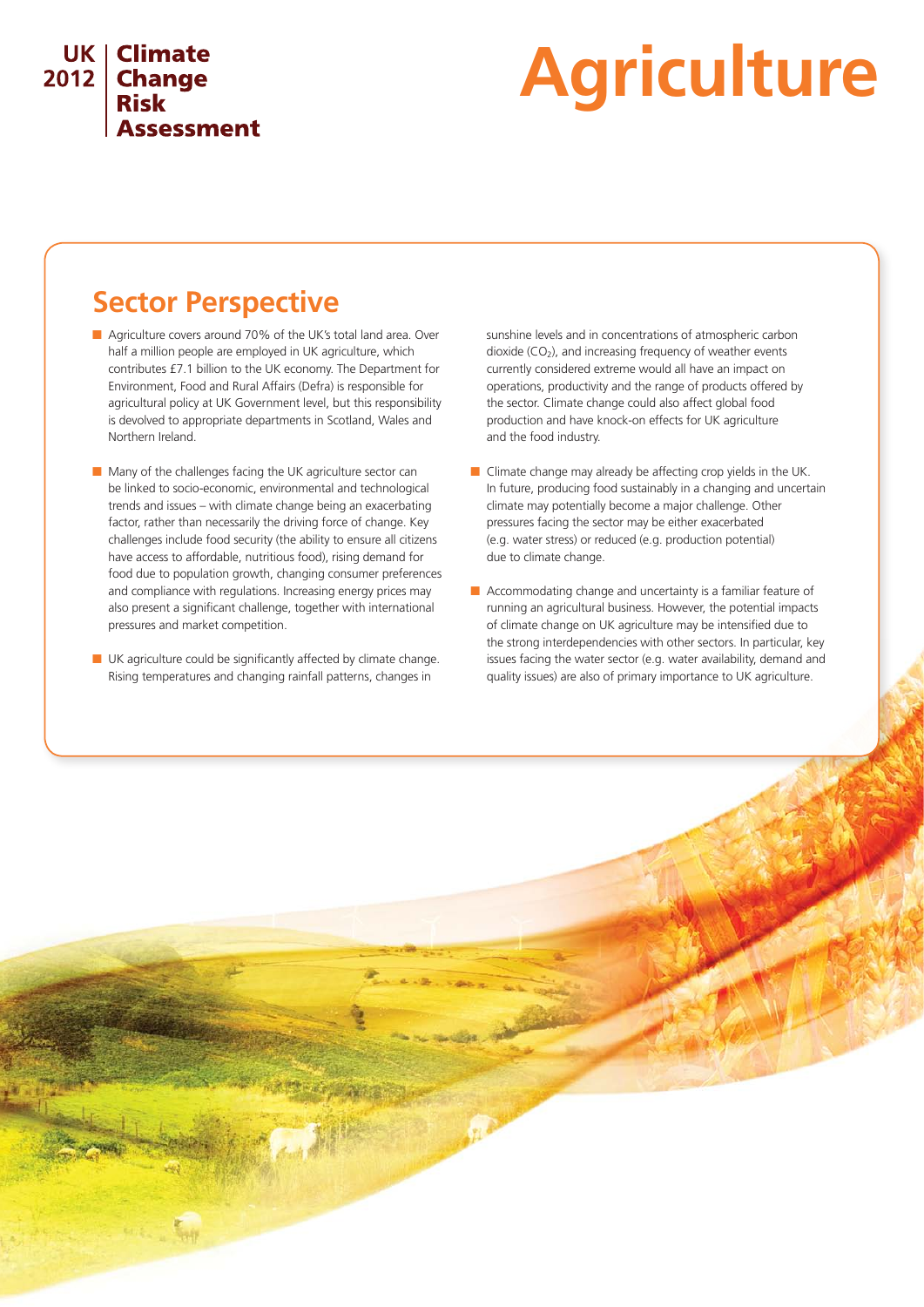# **Agriculture**

**Climate change is projected to result in changes in temperature, rainfall patterns and sea levels, as detailed in the UK Climate Projections (UKCP09) analysis. Although most of the impacts on the agriculture sector may be negative, potentially valuable new opportunities may also arise that can benefit existing agricultural activities and encourage farm diversification.** 

**The Climate Change Risk Assessment (CCRA) has completed an assessment of a range of impacts for which this sector may need to prepare. Some of the key points from this assessment are summarised here.** 

*The results presented here do not take account of changes in society (e.g. population growth, economic growth and developments in new technologies); nor do they take account of responses to climate risks (e.g. future or planned Government policies or private adaptation investment plans).* 

## **Focus on… Crops**

Warmer temperatures and higher concentrations of  $CO<sub>2</sub>$  in the atmosphere would lead to higher yields of many crops currently grown in the UK. These benefits will not happen, however, if rising temperatures and lower summer rainfall result in increased heat stress to crops and significant decreases in soil moisture. In some cases, faster growth rates may reduce crop quality.

Overall, yields of crops such as wheat and sugar beet are projected to rise. Grass yields may also increase, although in some parts of England and Wales dry conditions may limit this. In Scotland and Northern Ireland, where water stress may be less of a problem, there is the potential for more significant increases in grass yields, which may prove beneficial for livestock and dairy producers.

There could also be opportunities to introduce new crops or to expand existing crops that are currently only grown in small quantities, especially in the south, such as blueberries and maize, for example, as well as new industrial, energy and pharmaceutical crops. However, increases in rainfall intensity or the frequency of intense storms could increase the risk of soil erosion throughout the UK, although the implications for crop yields are unclear.

Internet in provide the vier of the content of the content of the content of the content of the content of the content of the content of the content of the content of the content of the content of the content of the conten

Chairs

#### **Confidence**

Increase in wheat yields: between 40% and 140% by the 2050s, assuming other factors affecting growth are not limiting (baseline: 1961-1990). M



Increase in sugar beet yields: between 20% and 70% by the 2050s, assuming other factors affecting growth are not limiting (baseline: 1961-1990)



Confridence

2080S

**Timing** ZO205 ZO305

 $\blacksquare$ 

Deed to de to the first development of constructions

Coordinate de diversite de diversites and

Arguedia constraint as definition of the straint of constraint of the straint of the straint of the straint of the straint of the straint of the straint of the straint of the straint of the straint of the straint of the st Police date date of property and advantage of development of development of the control of the state of the state of the state of the state of the state of the state of the state of the state of the state of the state of t

I American Secretary of Secretary and Secretary and Secretary and Secretary and Secretary and Secretary and Secretary and Secretary and Secretary and Secretary and Secretary and Secretary and Secretary and Secretary and Se Every discrete of the special contribution of contribution of the control of the control of the control of the control of the control of the control of the control of the control of the control of the control of the contro

Medicine development of the development of the second the control of the second the control of the second the control of the second the control of the control of the control of the control of the control of the control of New Redistribution in this distribution does to address to define the strategy of the strategy of the strategy of the strategy of the strategy of the strategy of the strategy of the strategy of the strategy of the strategy

Crownsel it and the development of the security of the state of the security of the state of the security of the security of the security of the security of the security of the security of the security of the security of t

Oranges in protection and the constraints of the state of the state of the state of the state of the state of the state of the state of the state of the state of the state of the state of the state of the state of the stat

Increase in grass yields: between 20% and 50% by the 2050s, assuming other factors affecting growth are not limiting (baseline: 1970s-1990s)



Consequences - highlights the scale of the consequences for each time slice Confidence - highlights how confident we are that these consequences will occur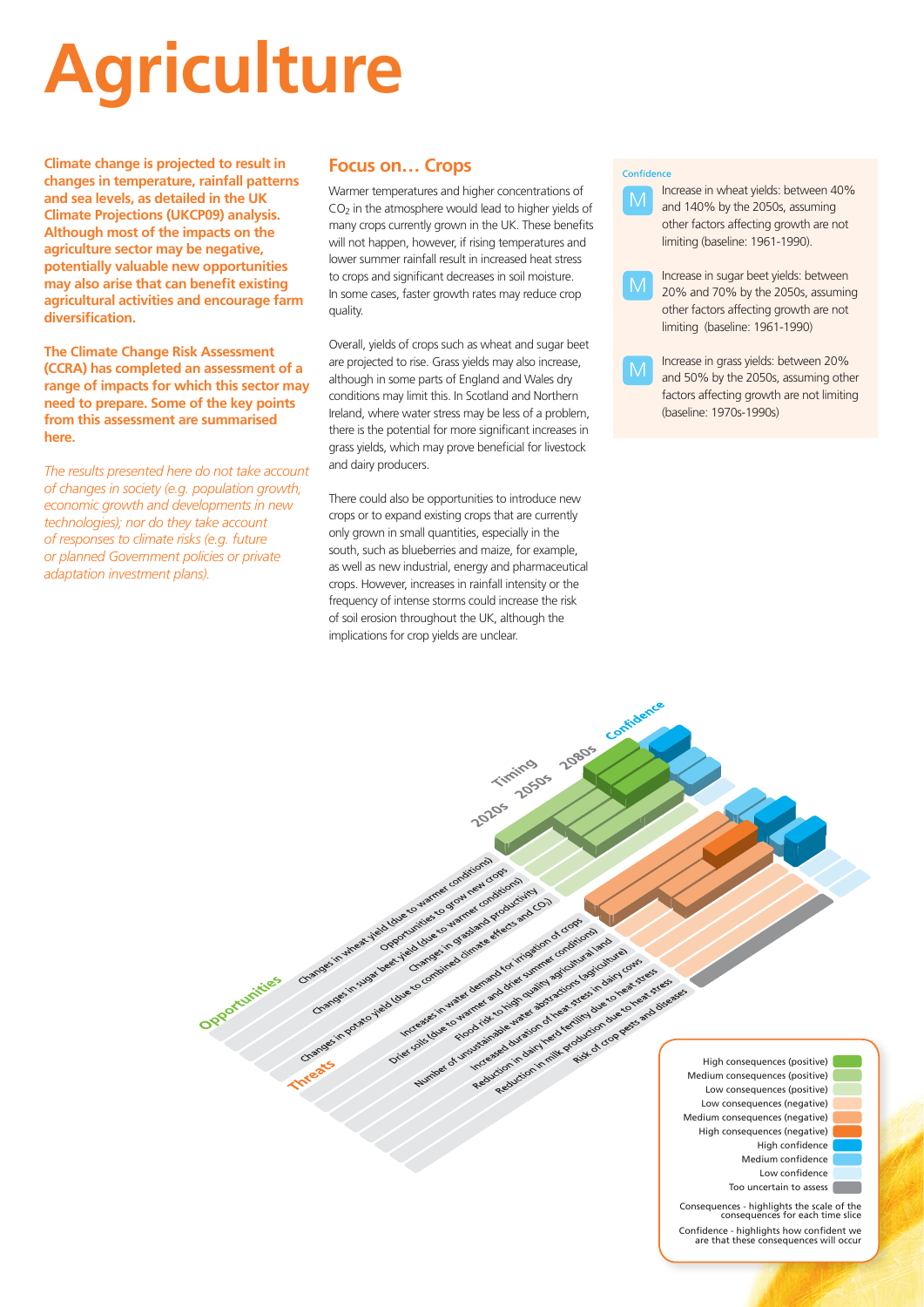## **Focus on…Flooding**

Agricultural land is projected to face an increased risk of flooding from rivers and the sea. Some of this land may become unsuitable for the agricultural activities it is currently used for. Although the area of grassland and rough grazing land flooded regularly by the sea might increase substantially, some of this may still be suitable for grazing.

## **Confidence** H

High-quality horticultural and arable land likely to be flooded at least once every 3 years: 35,000 ha by the 2020s, 75,000 ha by the 2050s and 130,000 ha by the 2080s (current figure: about 30,000 ha).

*The assessment of flood risk for the CCRA has assumed that there are no changes in existing flood and coastal erosion risk management measures; the analysis takes account of current flood defences and protection against coastal erosion, but does not include any future changes as a result of adaptation policies or deterioration of existing flood defences and coastal protection measures. The figures here apply to river and tidal flooding in England and Wales only.*

## **Focus on…Water**

The very dry spring in 2011 highlighted the importance of water availability at critical periods of growth in the agricultural production season and of potential vulnerability to unexpected variations. Projected changes in rainfall and evapotranspiration<sup>1</sup> would increase aridity<sup>2</sup> levels and increase demand for extra irrigation, particularly for high-value crops where quality assurance is a key market requirement. By the 2050s, southern, eastern and central England may have water needs greater than those currently experienced anywhere in the UK. Rising agricultural water demand due to a drier climate, coupled with rising water demand from other sectors (e.g. energy and water companies), could coincide with less water being available for agriculture.

Changes in the frequency of intense rainfall events, particularly following periods of dry weather, could contribute to increased nutrient runoff from agricultural land, which may affect local water quality. As well as harming biodiversity and ecosystems, this may affect the quality of water abstracted downstream, having cost implications for water treatment and potentially affecting the health of those using private water supplies.

#### **Confidence**

M

Change in agricultural (spray irrigation) water demand in England and Wales: between -10% and +80% by the 2050s and -4% and +110% by the 2080s (although baselines and projections vary significantly depending on region).

#### **Focus on…Livestock**

Pigs and poultry may be particularly vulnerable to heat stress, with poultry suffering higher mortality rates and producing fewer eggs, while transportation of animals during heatwaves may pose major risks to their health and welfare. Heat stress is projected to begin affecting dairy production by the 2050s. By the 2080s, the impact may become significant for farmers operating on low margins and for regional economies reliant on exporting dairy products.

#### UK l **Climate** 2012 **Change Assessment**

By extending the growing season in upland areas, however, warmer temperatures may result in more winter grazing and forage, assuming access is not limited due to wet conditions. Milder winters may reduce feed and bedding costs by cutting the length of time livestock need to be housed. If summers became hotter and drier, however, this may result in insufficient forage for grazing animals, particularly in the south of the UK.

#### Confidence

Lost milk production due to heat stress: between 0 and 110 million kg/year (between 0 and 1% of current total UK milk production) by the 2050s.

### **Focus on…Pests and Diseases**

The evidence that climate change will increase crop pests and diseases is weak. However, the interactions between crops, pests and pathogens<sup>3</sup> are complex and currently poorly understood in the context of climate change. It is also difficult to analyse the future level of risk as agricultural pests and diseases are managed and controlled in a variety of ways.

For example, although climate has also been linked to the spread of some strains of Bluetongue virus, its emergence in northern Europe is not explained entirely by climate change but by a complex combination of drivers such as an increase in international transport.

As hot dry weather is unfavourable to most sheep parasites, the numbers of roundworms, blowflies and ticks may decrease in some parts of the UK.

<sup>1</sup> Water loss from the soil as a result of (i) direct evaporation and (ii) moisture lost via the surface of plants. <sup>2</sup> The dryness of the climate, typically measured as a combination of rainfall and evapotranspiration.

<sup>3</sup> Disease-causing microbes.